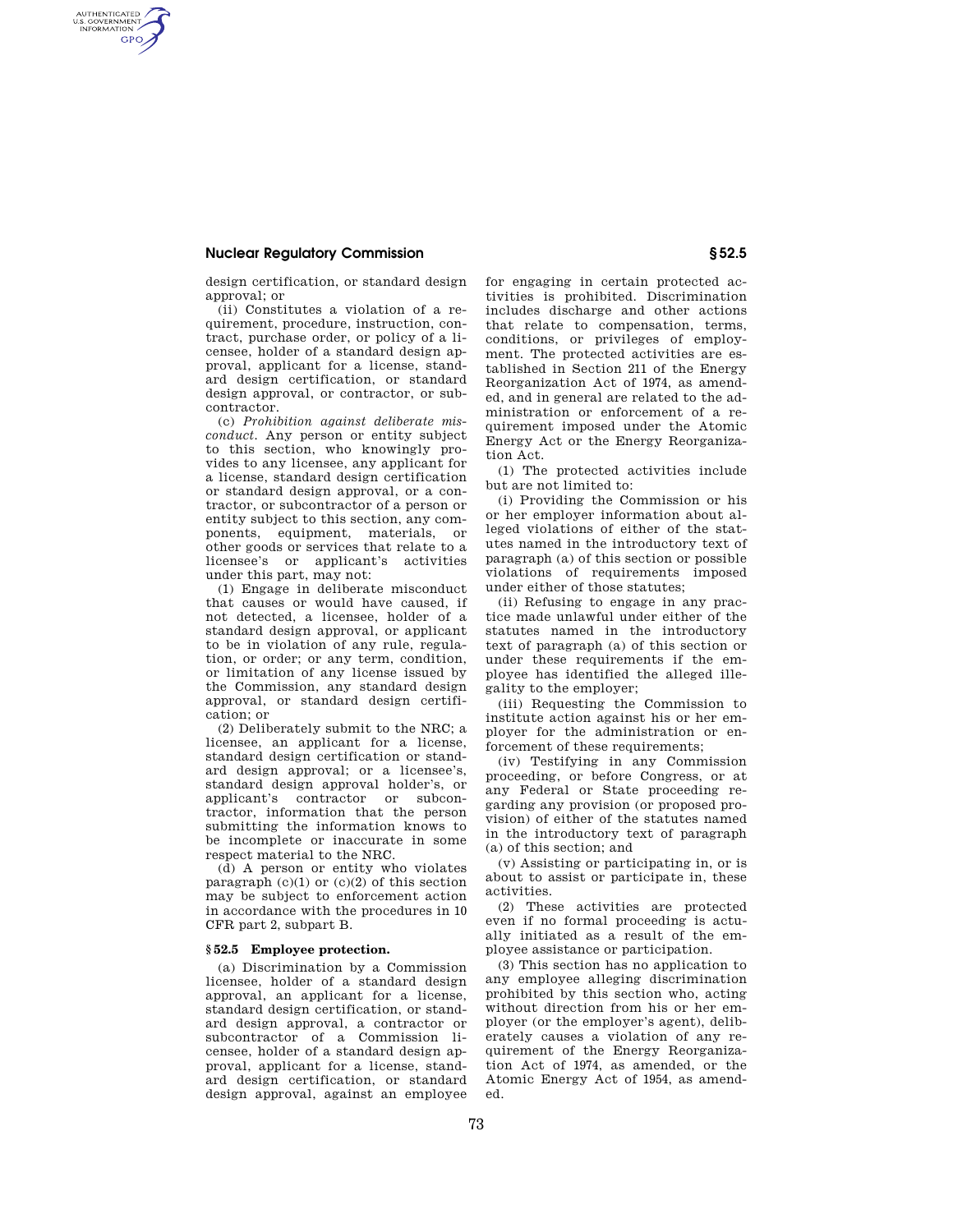(b) Any employee who believes that he or she has been discharged or otherwise discriminated against by any person for engaging in protected activities specified in paragraph  $(a)(1)$  of this section may seek a remedy for the discharge or discrimination through an administrative proceeding in the Department of Labor. The administrative proceeding must be initiated within 180 days after an alleged violation occurs. The employee may do this by filing a complaint alleging the violation with the Department of Labor, Employment Standards Administration, Wage and Hour Division. The Department of Labor may order reinstatement, back pay, and compensatory damages.

(c) A violation of paragraph (a), (e), or (f) of this section by a Commission licensee, a holder of a standard design approval, an applicant for a Commission license, standard design certification, or a standard design approval, or a contractor or subcontractor of a Commission licensee, holder of a standard design approval, or any applicant may be grounds for—

(1) Denial, revocation, or suspension of the license or standard design approval;

(2) Withdrawal or revocation of a proposed or final standard design certification;

(3) Imposition of a civil penalty on the licensee, holder of a standard design approval, or applicant (including an applicant for a standard design certification under this part following Commission adoption of final design certification rule) or a contractor or subcontractor of the licensee, holder of a standard design approval, or applicant.

(4) Other enforcement action.

(d) Actions taken by an employer, or others, which adversely affect an employee may be predicated upon nondiscriminatory grounds. The prohibition applies when the adverse action occurs because the employee has engaged in protected activities. An employee's engagement in protected activities does not automatically render him or her immune from discharge or discipline for legitimate reasons or from adverse action dictated by nonprohibited considerations.

# **§ 52.5 10 CFR Ch. I (1–1–10 Edition)**

(e)(1) Each licensee, each holder of a standard design approval, and each applicant for a license, standard design certification, or standard design approval, shall prominently post the revision of NRC Form 3, ''Notice to Employees,'' referenced in 10 CFR 19.11(e). This form must be posted at locations sufficient to permit employees protected by this section to observe a copy on the way to or from their place of work. Premises must be posted not later than thirty (30) days after an application is docketed and remain posted while the application is pending before the Commission, during the term of the license, standard design certification, or standard design approval under 10 CFR part 52, and for 30 days following license termination or the expiration or termination of the standard design certification or standard design approval under 10 CFR part 52.

(2) Copies of NRC Form 3 may be obtained by writing to the Regional Administrator of the appropriate U.S. Nuclear Regulatory Commission Regional Office listed in appendix D to part 20 of this chapter, by calling (301) 415–7232, via e-mail to *FORMS.Resource@nrc.gov*, or by visiting the NRC's Web site at *http://www.nrc.gov* and selecting forms from the index found on the NRC's home page.

(f) No agreement affecting the compensation, terms, conditions, or privileges of employment, including an agreement to settle a complaint filed by an employee with the Department of Labor under Section 211 of the Energy Reorganization Act of 1974, as amended, may contain any provision which would prohibit, restrict, or otherwise discourage an employee from participating in protected activity as defined in paragraph  $(a)(1)$  of this section including, but not limited to, providing information to the NRC or to his or her employer on potential violations or other matters within NRC's regulatory responsibilities.

(g) Part 19 of this chapter sets forth requirements and regulatory provisions applicable to licensees, holders of a standard design approval, applicants for a license, standard design certification, or standard design approval, and contractors or subcontractors of a Commission licensee, or holder of a